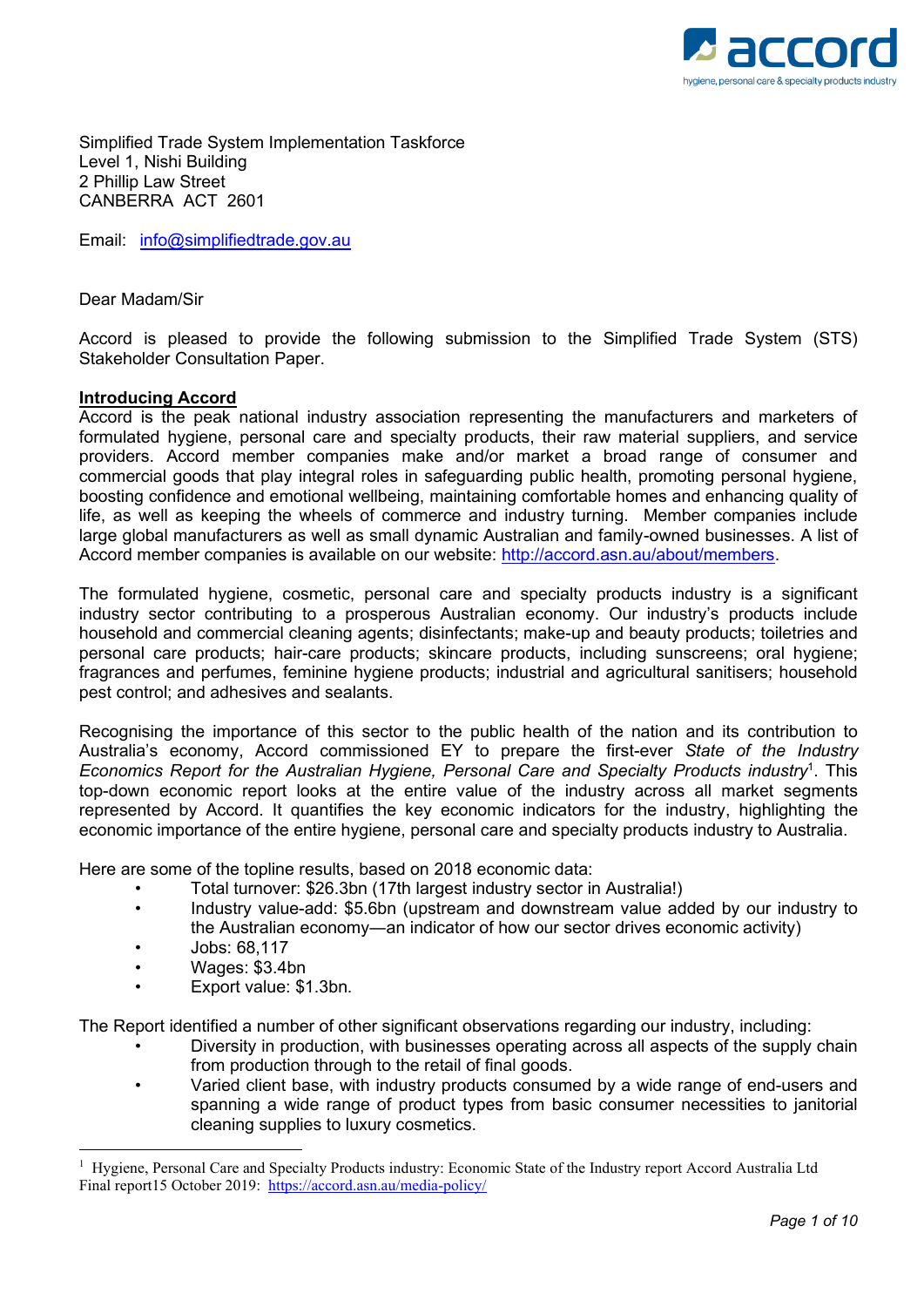

- Resilience to changes in economic conditions (likely arising from the above two characteristics).
- The higher growth in our industry's value-add than the Australian GDP over the past five years, meaning that our industry added proportionately more value than some other industries in the economy.

### **Reviewing red tape – impediments to seamless cross-border transactions**

We welcome the aim of the STS Taskforce to deliver a meaningful reform by removing impediments to seamless cross-border transactions. This aim aligns with our industry's goal of achieving no unnecessary barriers to trade. Our industry has become somewhat cynical of proposed reforms over the years given former attempts by previous governments to reduce the regulatory burden and improve regulator performance has not delivered many tangible outcomes. Despite initially well-intentioned reform initiatives across many years, Accord member companies continue to be heavily and inefficiently regulated and are yet to see any meaningful and tangible results arising from the review efforts. Rather than resulting in improved regulatory outcomes for industry, our experience has been that most reform initiatives have increased rather than decreased the regulatory complexity our members face in their day-to-day business activities. However, we remain hopeful that the work of the STS Taskforce along with the Government's reinvigorated Deregulation Agenda will provide some meaningful reform.

In addition to general business regulation, at the Commonwealth level, Accord members are regulated by the Australian Industrial Chemicals Introduction Scheme (AICIS), the Therapeutic Goods Administration (TGA), the Australian Pesticides and Veterinary Medicines Authority (APVMA), the Australian Competition and Consumer Commission (ACCC), the National Measurement Institute (NMI), Biosecurity Australia, and Food Standards Australia New Zealand (FSANZ) and we are expecting additional regulations, Industrial Chemicals Environmental Management Scheme (IChEMS), to be implemented this year, after the passage of the Industrial Chemicals Environmental Management Register Act in March last year. At the state and territory level there is chemical scheduling for consumer goods, work health and safety including the storage and handling of hazardous chemicals, transportation of dangerous goods, environmental controls and inspections such as food audits for chemical residues. The emerging issues around waste, plastic packaging and other possible environmental impacts will also introduce much more uncertainty and if not approached in a proper proportionate manner could add considerably to the regulatory burden already on our sector.

Accordingly, we consider that we are well placed to speak on issues regarding improved opportunities for cross border trade and effective but more efficient regulation. Essentially, Accord's one overriding ask of Government is not for financial handouts, but for Governments to effectively 'move out of the way' of legitimate business and industry sectors by introducing much more efficient regulatory systems that are more compatible with international regulatory systems – to reduce red tape, reduce compliance costs, decrease the regulatory burden, and improve time to market.

The Government already has a number of underutilised instruments and policies which if implemented fully would be of significant benefit to industry. These are the Mutual Recognition Agreement (MRA) and Trans-Tasman Mutual Recognition Arrangement (TTMRA). These arrangements can be extremely valuable vehicles to reducing regulatory impediments to goods and services mobility across jurisdictions. In addition, the Government's Accepting trusted international standards policy is also an important vehicle designed to reduce regulatory duplication for goods already regulated by comparable authorities and deemed safe for use in those jurisdictions. It requires Australian regulators to have confidence in the decisions of those regulators and to allow those goods into Australia without further regulatory intervention.

### *Coverage, efficiency and effectiveness of MRA and TTMRA*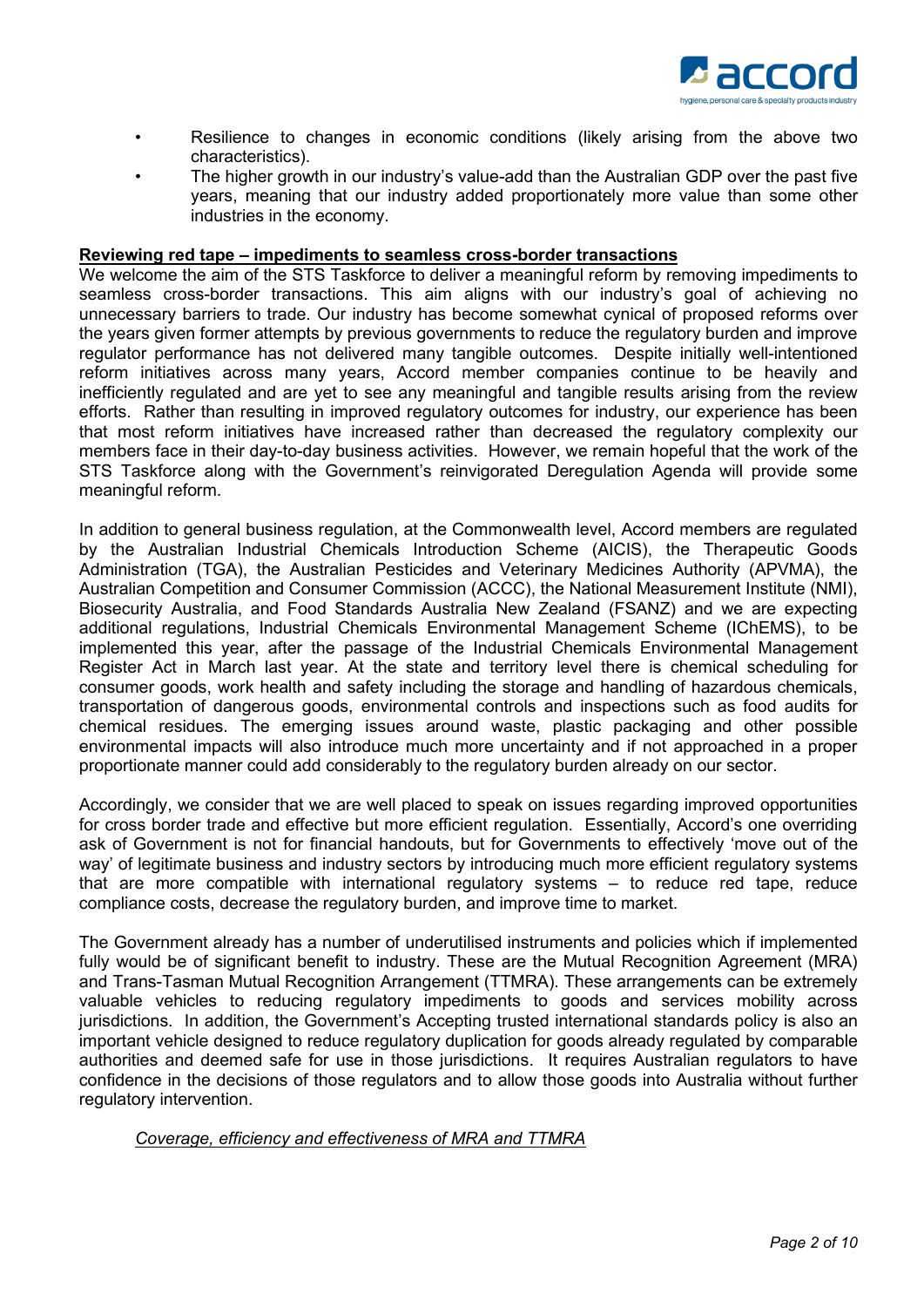

There have been a number of periodic reviews of the MRA and TTMRA conducted by the Productivity Commission (PC). The last having been undertaken during 2014 and 2015 with the final research report and recommendations, Mutual Recognition Schemes published in September 2015<sup>2</sup>. Under the current arrangements there is a permanent exemption for the transport of dangerous goods and hazardous substances which includes industrial chemicals. In Accord's submission to the PC inquiry in 2014 we recommended that the permanent exemption be removed given the greater harmonisation in chemicals management and workplace health and safety by Australia and New Zealand.

In addition, both Australia and New Zealand are signatories to the work of the United Nations (UN) and have adopted the United Nations Recommendations on the Transport of Dangerous Goods - Model Regulations. The United Nations (UN) Sub-Committee of Experts on the Transport of Dangerous Goods (UNSCETDG) is responsible for the 'UN Recommendations on the Transport of Dangerous Goods—Model Regulations'. The UN Recommendations are internationally accepted as the principal technical standards underpinning the air and sea dangerous goods codes and are also used by many countries as the basis for their road and rail dangerous goods transport codes. Given this degree of harmonization domestically and with New Zealand, we asked what the valid reason could be for maintaining the exemption for the transportation of dangerous goods, and storage and handling of hazardous chemicals within the MRA and TTMRA. In its 2015 Research Report, the PC agreed with Accord's view:

#### *The Commission's view*

*The Commission has not received any evidence to suggest that the outcomes achieved by Australia and New Zealand's regulatory regimes for hazardous substances, industrial chemicals and dangerous goods substantially differ, or that mutual recognition of these goods would pose a real threat to public health and safety or the environment in either country. Furthermore, the recent policy developments in both Australia and New Zealand are likely to reduce the differences in the two countries' approaches, which should decrease the likelihood of significantly different outcomes.*

*Given the reform processes currently underway, and because regulatory outcomes are unlikely to differ significantly, the Commission considers there is a case to pursue mutual recognition and remove the permanent exemption for hazardous substances, industrial chemicals and dangerous goods. However, regulatory cooperation between the two countries will be required to realise this, given the complexity of the schemes and the existence of some outstanding differences, such as in relation to environmental assessment and labelling of consumer products.* 

*Since the conversion of the special exemption to a permanent exemption, regulatory cooperation for hazardous substances, industrial chemicals and dangerous goods has been piecemeal. In some cases, most notably in relation to notification and assessment, regulatory cooperation appears to have lapsed completely (section 4.5).* 

*The reforms to NICNAS, the framework for environmental management of industrial chemicals in Australia, and the work health and safety regime in New Zealand, provide an opportunity to renew*  regulatory cooperation and expand the scope of mutual recognition. The NZ Government (sub. 47) *supported the resumption of regulatory cooperation.* 

*Significant costs could result from ignoring trans Tasman regulatory cooperation in current ongoing reforms (chapter 7). A program of regulatory cooperation should commence immediately with the objective of removing the permanent exemption by end 2018 (by which point reforms to NZ's work health and safety regime and Australia's NICNAS will have been completed).*

#### *RECOMMENDATION 4.2*

*The Australian, State, Territory and NZ Governments should strengthen their collaborative efforts to streamline the regulation of hazardous substances, industrial chemicals and dangerous goods and work together in adopting risk based approaches. The TTMRA permanent exemption for these goods should then be removed by the end of 2018.*

<sup>2</sup> <https://www.pc.gov.au/inquiries/completed/mutual-recognition-schemes/report>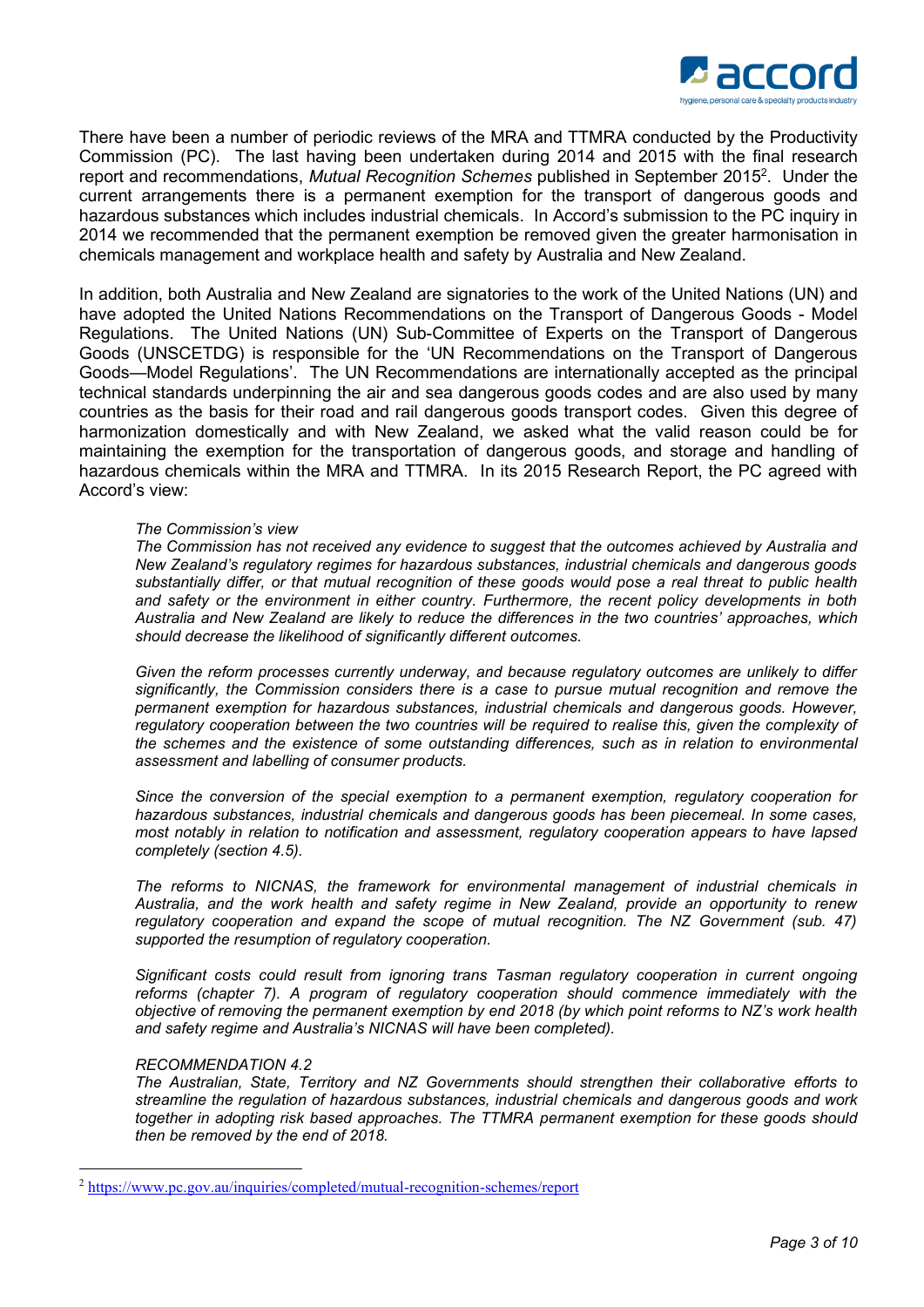

Disappointingly there has been no action on the part of Government to give effect to the PC's Recommendation 4.2. We believe that greater effort is required by regulators on both sides of the Tasman to overcome perceived obstacles regarding trade in chemicals.

#### Example 1 – regulation of transport of 'dangerous goods'

Transporting dangerous goods is not the core of any of our members' business; however, it is a necessary and unavoidable part of doing business. Some of the products that are manufactured or imported by our member companies such as alcohol-based hand sanitisers, perfumes, oven cleaners and aerosol products are classified as dangerous goods. These products are shipped through various supply-chains, including direct to end users including consumers, and through wholesaler to retailer, then to the final customer. Therefore, the movement of goods is to a large degree determined by the end user (what they want, how much they want, when they want) and any supply chain restrictions or disruptions.

There is scope to improve the implementation of national regulations for the road and rail transport of dangerous goods in Australia. While we note that Freight and Logistics is not within scope of the STS review, we nevertheless provide this as an example to the STS Taskforce as an area where significant benefits could be realised by industry if there was a seamless movement of goods across state and territory borders by removing the permanent exemption and thereby better utilisation of the provisions of the MRA and TTMRA. Attachment 1 of this submission provides a schematic of the complex Australian regulatory system. Currently clarification on acceptability of moving a package from one Australian State jurisdiction to another (let alone another Country) can involve interactions with two Commonwealth regulatory agencies, a National policy body and multiple State/Territory regulators.

It is our experience that the current regulatory framework for the transport of dangerous goods in Australia meets its primary purpose. However, it does so in a manner that is inefficient, with unnecessary negative impact on regulated entities.

This is perhaps not surprising noting that there is no overt recognition that regulation of the transport of dangerous goods should facilitate seamless movement of goods. There are also no overt statements with regard to efficiency, although we note that regulatory best practice should include this consideration.

It should be recognized that the transport of dangerous goods is necessary, and regulations should minimise negative impact on the movement of goods while preventing as far as possible, accidents to persons or property, damage to the environment, the means of transport employed or to other goods.

Our recent experiences with the COVID-19 pandemic has also further highlighted that the current system appears unable to readily respond to emergency situations due to fragmented regulatory responsibilities and unclear lines of accountability.

### Example 2 – storage and handling of 'hazardous chemicals'

The PC 2008 Report noted the potential for interjurisdictional inconsistency under the model legislation. This is where the application of MRA would be of great benefit. We see no need for the storage and handling of dangerous goods to continue to be outside the scope of MRA and TTMRA since the signing of the Inter-Governmental Agreement for Regulatory and Operational Reform in Occupational Health and Safety by COAG. This marks a significant step forward towards the ultimate goal of a national workplace health and safety system which is fully integrated into a seamless national economy and further, to continue with the exception would be inconsistent with the current thrust of the Government's reform agenda.

### Example 3 – industrial chemicals introduction

We bring into question why Australia requires such a complex scheme for managing introduction of all industrial chemicals, especially when these ingredients are included in imported formulated household products, regardless of toxicity of the ingredient or the toxicity of the formulated product.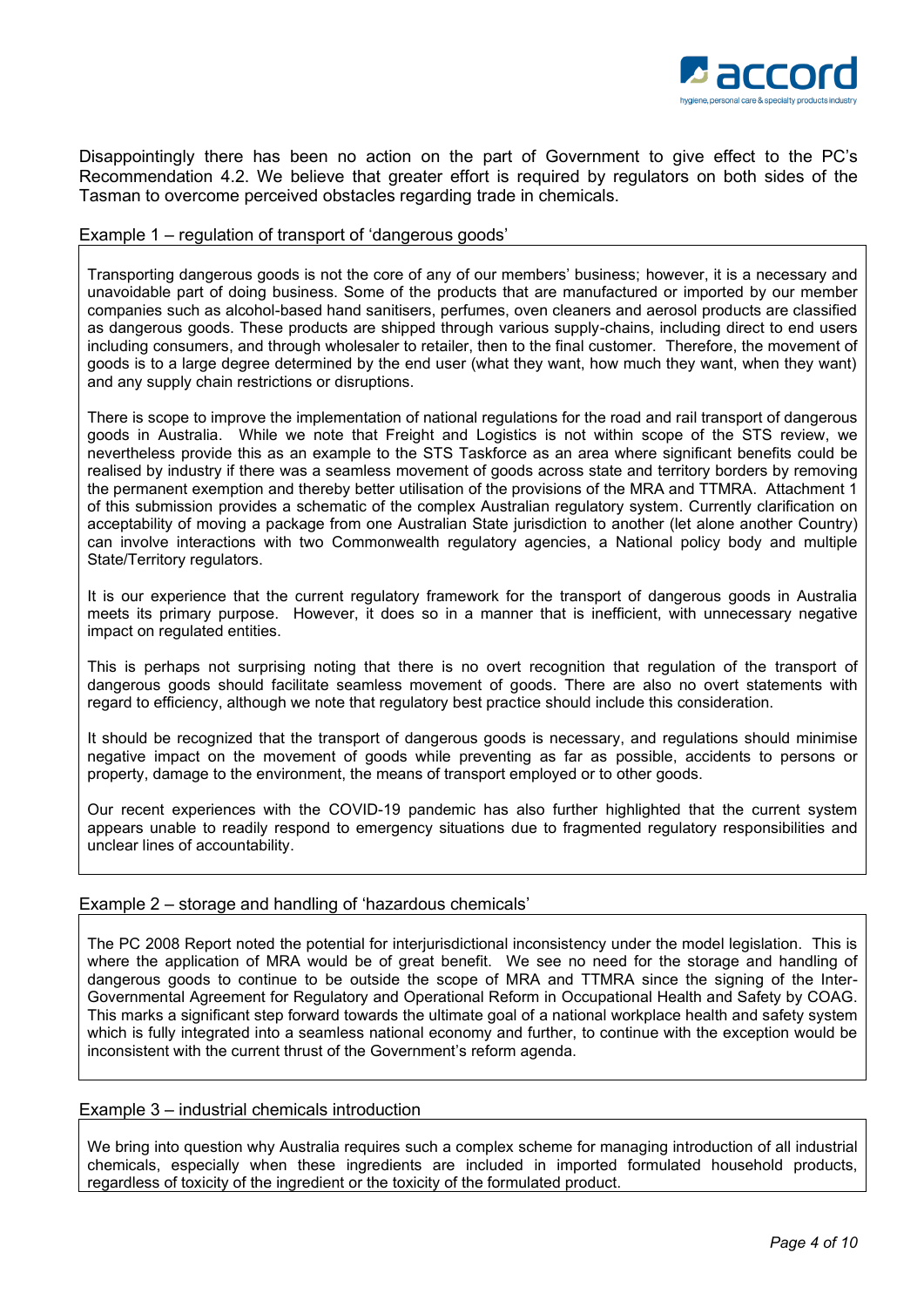

New Zealand has a more pragmatic approach in the control of hazardous substances through a risk management approach without any detriment to environment, or public health and safety. There is no reason why new non-hazardous chemicals should not be exempt from assessment by AICIS and all hazardous industrial chemicals subject to TTMRA arrangements as both jurisdictions have agencies which undertake assessment of their hazardous properties. This is particularly relevant since the Government announced its policy on accepting trusted international standards.

The primary thrust of chemicals regulation is the protection of public health and the environment. Accord supports these important objectives. We endorse the need for efficient regulation that is set at the minimum effective level of intervention necessary to manage risks while at the same time promoting innovation and productivity through increased business activity.

Accord believes that the efficient and effective operations of the MRA and TTMRA can play a valuable role in eliminating unnecessary burdens which arise because of jurisdictional differences. The MRA and TTMRA can be highly effective tools which form a suite of government measures to eliminate costly and unnecessary duplication. This could be particularly effective in areas where there is limited cross border impact because of the small number of companies operating across more than one jurisdiction. For these areas of regulatory control, it may be simpler to mutually recognise individual jurisdictional regulatory controls rather than go down the time consuming and potential resource intensive path of harmonisation.

Also, a proportionate risk based chemical management system could enable the freer flow of nonhazardous or low regulatory concern chemicals across the Tasman. Similarly, an opportunity also arises to recognise certain low risk agvet products such as pet food additives within the scope of the TTMRA.

Accord suggests that the STS Taskforce give consideration to fully utilising the elements of the MRA and TTMRA and recommends that the Government give a commitment to implement Recommendation 4.2 of the 2015 PC research report, *Mutual Recognition Schemes*.

## *International harmonisation – full implementation of the Accepting trusted international standards policy*

On 14 October 2014, the Government published the *Industry Innovation and Competitiveness Agenda: An Action Plan for a Stronger Australia*. The Agenda was warmly welcomed by industry which stated a new policy in relation to international standards and risk assessments:

*To reduce duplicative domestic regulation, the Government will adopt the principle that if a system, service or product has been approved under a trusted overseas standard or risk assessment, then Australian regulators should not impose any additional requirements, unless there is a good and demonstrable reason to do so. This will reduce costs and delays for businesses, increase the supply of products into the Australian market and allow regulatory authorities to focus on higher priorities.*

Proper implementation of the Accepting trusted international standards policy has the potential to facilitate and increase in two-way trade by addressing non-tariff trade barriers. To date there has been poor take-up of this important policy initiative up by regulatory agencies, particularly for low-risk consumer goods. We note however that under the Government's Deregulation Agenda, the Treasury Department is undertaking consultation on the adoption of the policy for product safety standards under Australian Consumer Law. This is welcome but we note that the original policy was announced in 2014 and it is now 2022 – the transition from policy announcement to practical implementation has been extraordinarily slow, with no real practical beneficial impact on our sector as yet.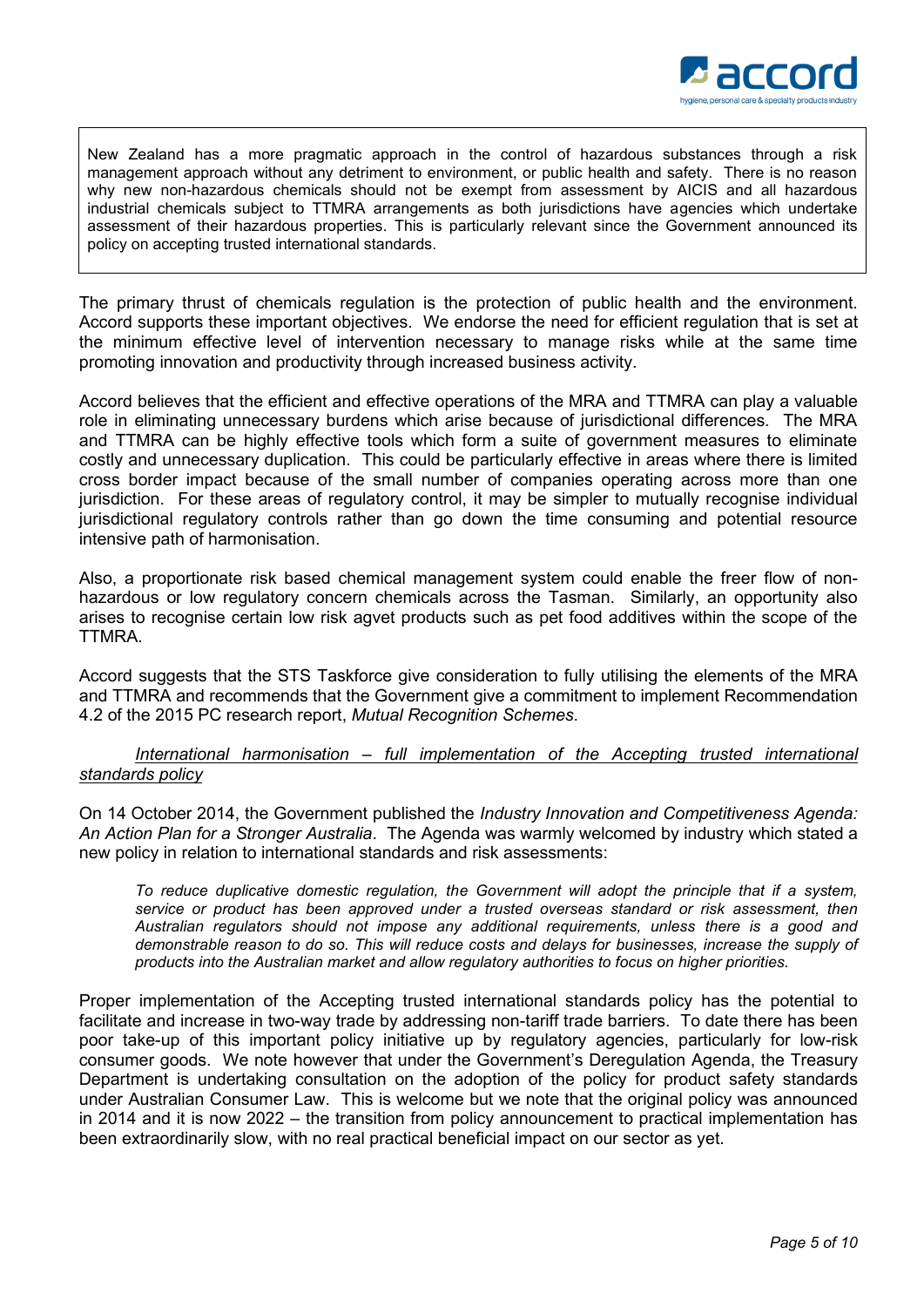

Accord believes that the opportunity exists to also adopt this policy for low-risk consumer goods, particularly where Australia has already entered in Free Trade Agreements with comparable economies which have advanced regulatory regimes such as the UK, USA, ASEAN and New Zealand and in the future, the EU.

Accord member products include a range of fast-moving consumer goods, cosmetic and personal care products and commercial cleaning products. Many of these are fully imported products from the UK, EU, USA, Canada, Japan and New Zealand and have already been subjected to a high level of regulatory scrutiny comparable to Australia's regulatory system for public health, environmental controls, consumer safety, product liability and consumer information.

While these products are generally recognised as consumer goods and/or low risk commercially formulated products by the public, their ingredients are regulated as industrial chemicals under Australian law. This is in addition to the consumer product regulation under the Australian Competition and Consumer Commission (ACCC) and chemical risk management regulation through chemical scheduling (implemented by State/Territory Health). A consumer product such as a shampoo, makeup or disinfecting cleaning product that is deemed safe for use in for example, the UK under its own legislation, will have to have further regulatory intervention when it arrives in Australia such as having its individual ingredients assessed for safety by Australia's industrial chemicals regulator rather than relying on the overall risk profile of the product which is deemed safe for public use. This is in direct contradiction with the intent of the Australian Government policy to enable these products already deemed safe by a comparable regulator to have a more streamlined approach when accessing the Australian market.

Consumer behaviour is driving demand for the same products available overseas to be available in Australia at the same time. One of the biggest barriers to this currently is the regulatory burden of complying with industrial chemicals requirements, which often makes the introduction of a product containing a "new" (to Australia) chemical, not financially feasible. Where this prevents a company from introducing a product or range of products into Australia, consumers will simply purchase the product online from an international supplier to the detriment of Australian businesses.

Multinational companies are working more and more with global product offerings where the same products are available throughout the world. For example, Australia currently represents around 1.3% of the global cosmetics market. The potential return on investment from a market this size is simply not viable to warrant the considerable investment that is needed to meet Australian specific requirements.

We have several examples from our members where "global" product launches have become *global – except Australia* due to the high regulatory burden of introducing a new chemical that is not on the Australian Inventory of Industrial Chemicals (Inventory) in volumes sufficient to meet the demand of Australian consumers. These are products that are compliant with the regulatory systems of our major trading partners and freely available to millions of consumers around the world.

This is similarly the case for raw material suppliers that wish to introduce "new" chemicals that are otherwise available to product formulators and manufacturers internationally. For such a small part of the global market, these companies are not necessarily always prepared to meet additional Australian requirements or significant additional re-assessment costs.

Our industry functions effectively as a 'healthy ecosystem' of local and global companies, manufacturers and importers, and of course exporters of Australian-made product. And technologybased industries like ours need ready access to the latest global innovations in ingredients and products. Local manufacturers cannot expect to be globally competitive if they are cut off from sources of innovation and know-how or have no incentive to keep up with the latest product innovations.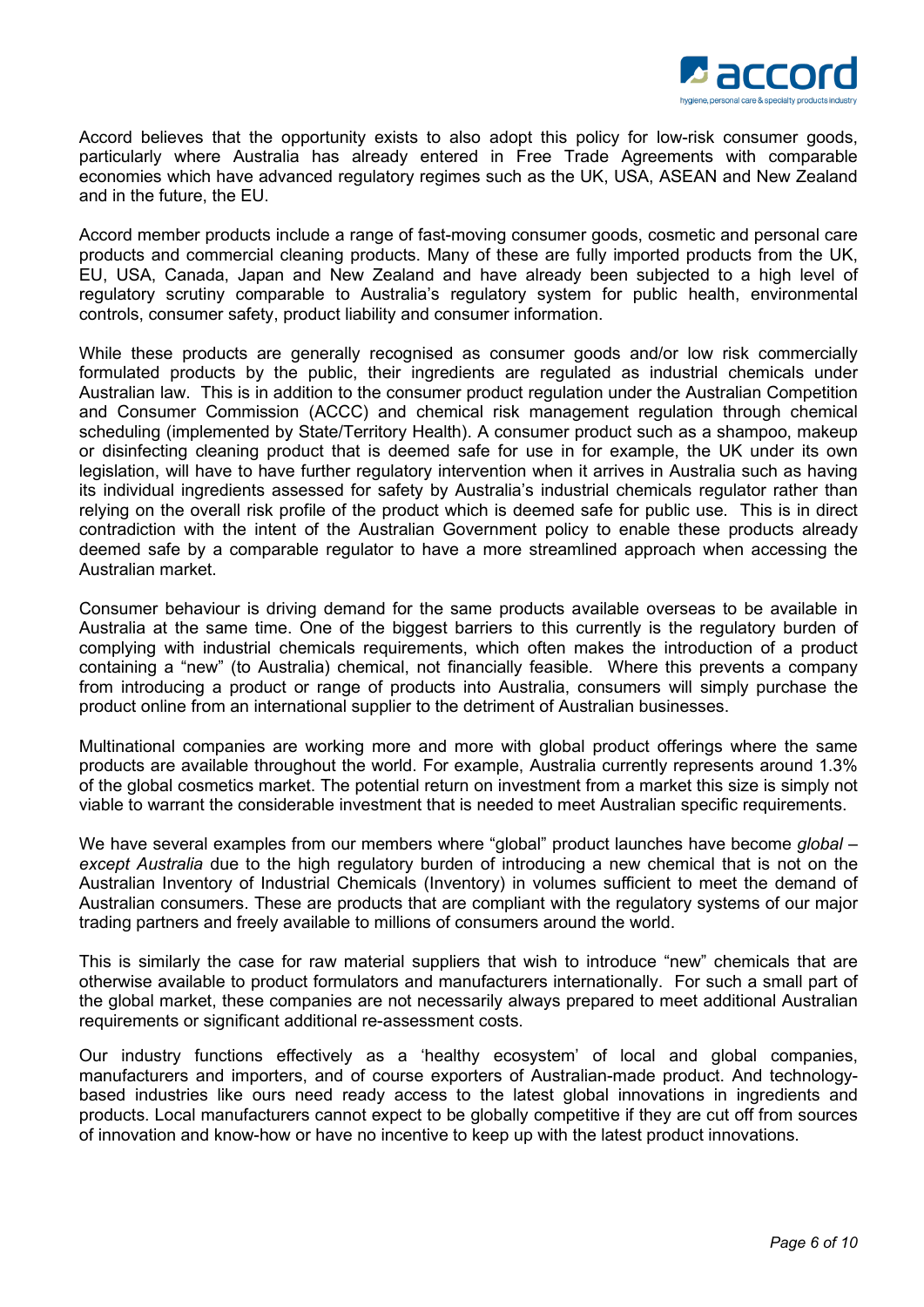

The regulation of cosmetic and personal care products in Australia is particularly complex and multilayered. Cosmetic product ingredients are regulated as industrial chemicals and the products are regulated under Australian Consumer Law for product safety, ingredient labelling, product liability, and false and deceptive conduct. Products are also regulated under the Poison's Standard, trade measurement requirements and dangerous goods legislation. When the industrial chemicals legislation was reviewed in 2012 resulting in the *Industrial Chemicals Act 2019*, an opportunity existed to harmonise the regulation of cosmetic ingredients and products with those of comparable economies and our major trading partners. However, this did not eventuate, and Australia maintains a unique, high regulatory barrier framework for these low-risk products. We note that the regulator has adopted some of the same international processes, however in a manner that increased the regulatory burden without decreasing trade barrier e.g. incorporation of the use of EU IUCLID database into Australian regulations without relevant rollout or training to the Australian regulated entities, and without accepting the EU assessment outcomes.

An important element of the new Scheme was the introduction of mechanisms to enable the implementation of the Australian Government's Accepting trusted international standards policy. AICIS has made some effort to use components of assessments from comparable international regulators, but the Scheme is still unique in its assessment of ingredients compared to comparable advanced economies and its risk tolerance is extremely low. For example, regulatory intervention begins for substances introduced at volumes of 10 kilograms, even when imported in formulated consumer products that are not hazardous. In the equivalent EU regulatory scheme, intervention commences at 1000 kilos and does not apply to ingredients imported in formulated consumer products, unless they are identified as Substances of Very High Concern.

This often means that extensive environmental or public health data on individual substances as required by AICIS is not available since these substances are generally regarded as safe by comparable jurisdictions. Importing companies or manufacturers are required to undertake additional testing to meet the data requirements for entry into Australia even though the volumes may be very small, for example as is the case for fragrance ingredients. Internationally, fragrance ingredients are controlled through an industry code, which is generally accepted by most regulators globally, but not in Australia. This is particularly evident for substances imported in formulated products where the importer is required to disaggregate the products by ingredient and then add the volumes up to see where the individual substances fit within the AICIS risk categorisation. Yet these are fully imported consumer goods generally deemed safe by comparable advanced economies with equivalent regulatory systems.

Prior to the reform of industrial chemicals, the International Nomenclature of Cosmetic Ingredients (INCI) was able to be used to identify cosmetic ingredients for industrial chemical purposes. INCI is an international coding system to designate the ingredients used in cosmetic products recognised and adopted worldwide. INCI provides a uniform, scientifically based ingredient nomenclature that is recognised by regulatory bodies, consumers and health-care providers throughout the world. INCI is recognised for regulatory purposes by the Therapeutic Goods Administration (TGA) and the Australian Competition and Consumer Commission (ACCC) but not the Australia's industrial chemicals' regulator, AICIS. Despite being three quarters of the way through a two-year transition time, AICIS is still considering Accord's long-standing recommendation that INCI names be accepted as a 'proper name' for regulatory purposes. If AICIS decides not to accept INCI names, and does not provide another solution for naming chemicals where there are no known or widely used names other than INCI names, business will be required to apply to the Chemical Abstract Service (CAS), a paid for commercial service, to assign a name for regulatory purposes. This will be an additional unnecessary cost and time burden on the regulated sector.

In recognition of the global trade in cosmetic and personal care products, an international collaboration of national cosmetic industry associations has emerged with trade liberalisation as one of its key objectives. The success of industry working together to achieve regulatory cooperation is demonstrated by the success of the Trans-Pacific Partnership (TPP) with the inclusion of an Annex on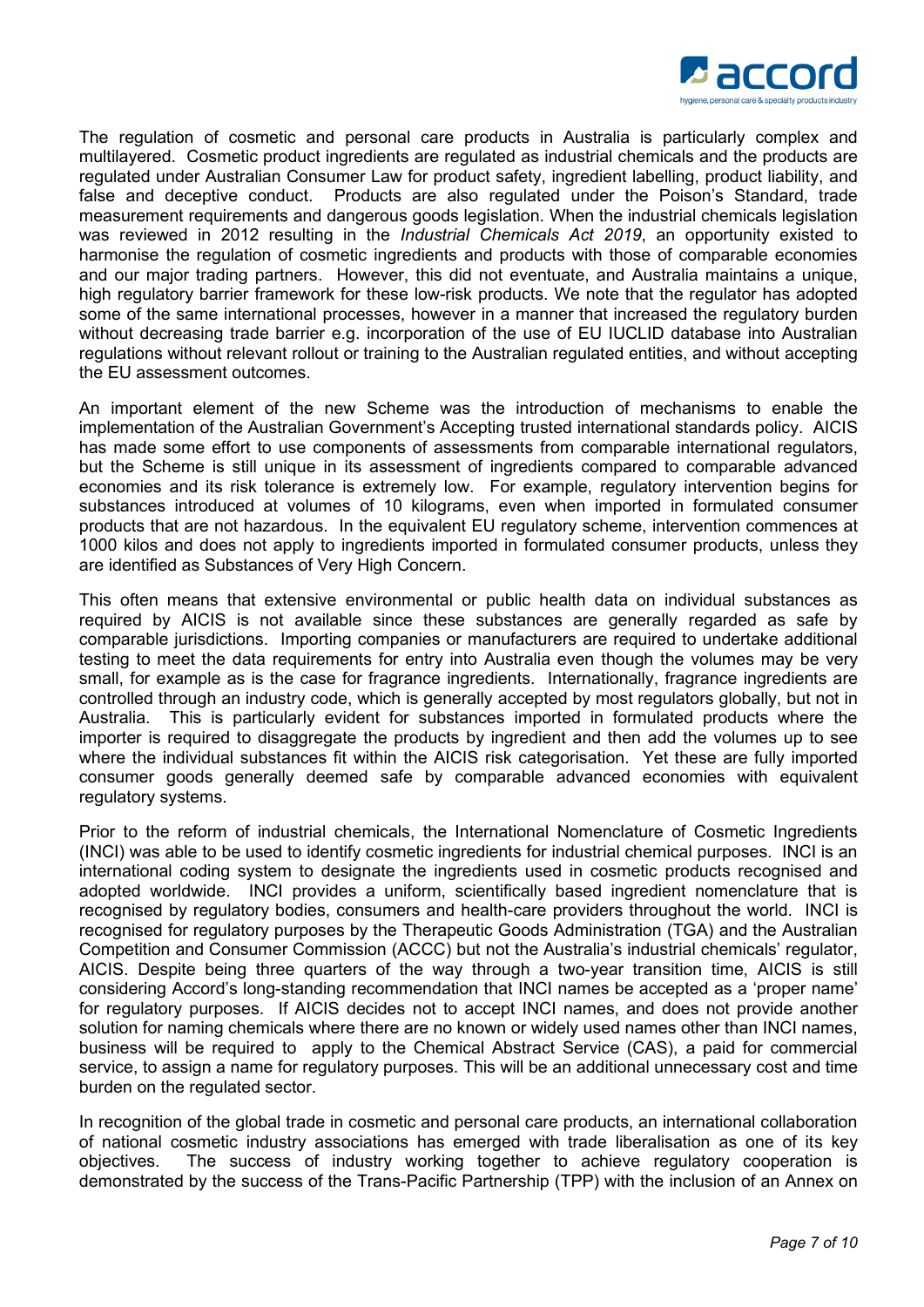

cosmetic products (Annex 8.D Cosmetics). The TPP is the first trade agreement to promote regulatory convergence and address technical barriers to trade that impede the personal care products sector. The TPP Cosmetic Annex provides an important framework for international regulatory best practice and promotes a stronger global personal care products industry. A cosmetic annex has been adopted for use in the Comprehensive and Progressive Agreement for Trans-Pacific Partnership (CPTPP) CTPP and the AU/UK FTA. While the existence of a cosmetic annex is important and recognises the importance of this sector it appears to have done little to encourage the local regulator to consider utilising the Government's trusted international standards policy more fully and in a way which assists industry and consumer alike.

Standards Australia through its International team is currently working on a project under the ASEAN-Australia-New Zealand Free Trade Agreement implementation, via the Sub-Committee on Standards, Technical Regulations and Conformity Assessment Procedures, focused on cooperation in International Standards for the cosmetics sector.

The project has two key objectives:

- Strengthen information exchange and collaboration between AANZFTA Parties on standards, technical regulations and conformity assessment procedures to identify opportunities that facilitate international standards development in Cosmetics, and
- Develop recommendations for the development, adoption and use of international standards in Cosmetics, enhancing market access and regional trade opportunities.

The initial report has identified that the Australian system is unique compared to AANZFTA Parties. Opportunities exist for Australian industry to pursue greater harmonisation and regulatory alignment through this project.

One of the key steps that should be taken to address trade barriers is to slow and ideally prevent the creation of new trade barriers. It is our experience that when regulators consult on new or amended technical requirements, trade facilitation is rarely considered properly e.g. the introduction to the consultation may state that the aim is international alignment, but the content of the consultation proposes regulations that introduce increased regulatory divergences. At the same time as preparing this submission, Accord is compiling comments to the TGA on proposed mandatory requirements and technical guidance that significantly increases technical regulatory requirement on sunscreen ingredients and products that will create further trade barriers. While we have provided the TGA as an example here, we note that this is simply due to the coinciding consultation timeframes. In our experience, almost any Australian regulator/product could be substituted in this example. Generally speaking, even when the consultation to create new regulation acknowledges that a technical barrier to trade is being created, the divergent requirements are often still justified as necessary, without an explanation as to why they are only necessary in Australia. The consideration of simplifying trade with other economies must first address the ease with which regulators create new divergent regulatory requirements, especially when the requirements are technical e.g. test methodologies.

Accord's aim is to ensure that no additional unique Australian requirements are imposed on our members' products, or their component ingredients, without thorough and rigorous justification. Mutual recognition of industrial chemicals and formulated products allows both importing and exporting economies to maintain their own regulatory systems but removes the need for industry to comply with two sets of rules and provides for higher certainty for industry while reducing technical barriers to trade and lowering regulatory costs.

Enabling timely access to "new" chemical ingredients already approved and in use in advanced economies with greater research facilities rather than requiring retesting and/or reassessment at the Australian border will improve the competitiveness of Australian industry, particularly as we look for more export opportunities. This will provide quicker access to new and innovative ingredients already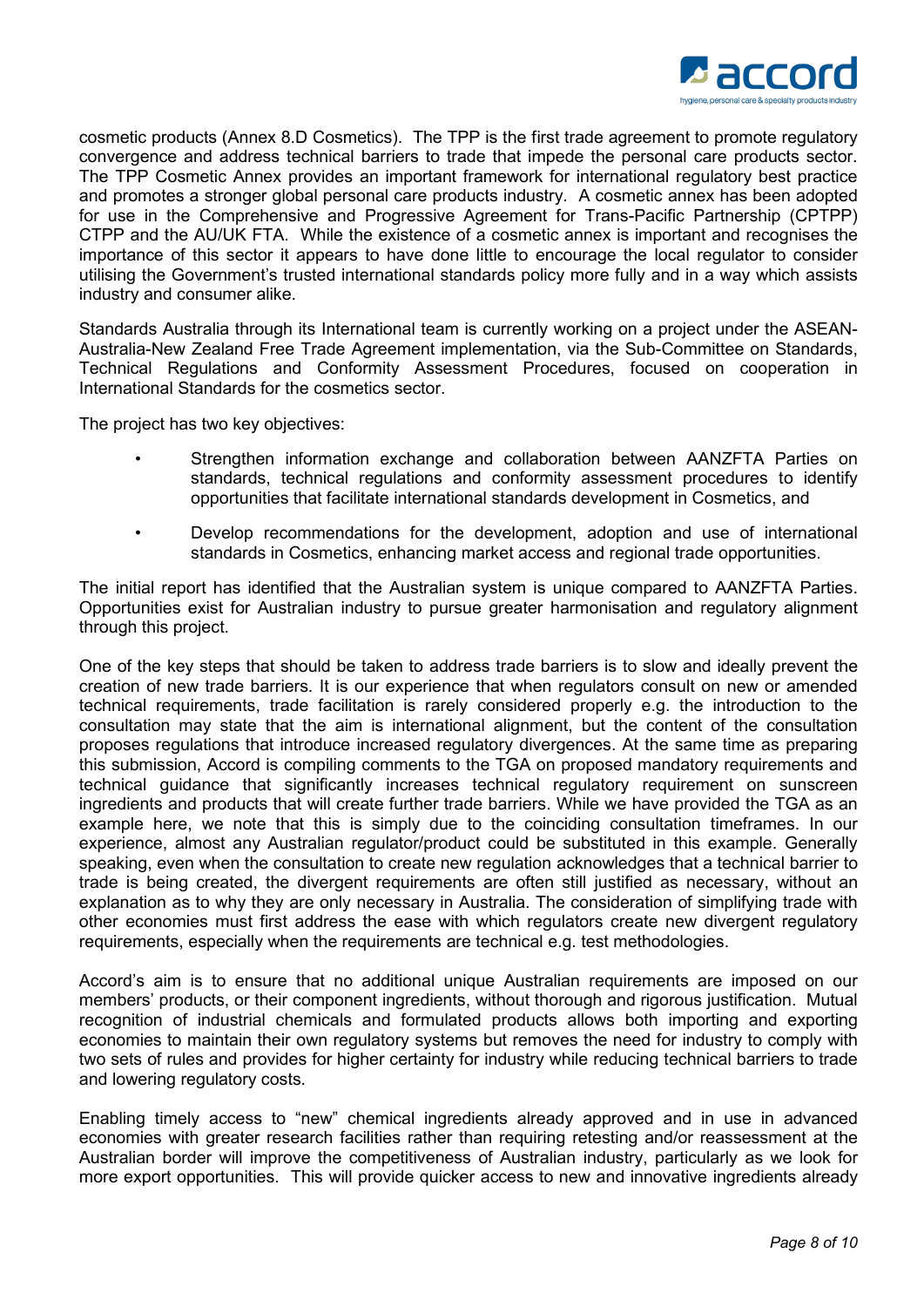

in use by our major trading partners and globally available and enable Australian businesses to engage on a more equal footing with our competitors by providing easier access to innovative ingredients and raw materials for advanced manufacturing.

Exposing our economies to international competition adds value to our economy by expanding the range of goods and services and placing downward pressure on costs. When we remove barriers to trade, we increase our purchasing power.

### **Concluding comments**

Accord believes there is much to be gained for industry by making cross-border trade cheaper, faster and less complicated. We wish the STS Taskforce well in its deliberations and make the following recommendations:

- 1. Accord suggests that the STS Taskforce give consideration to fully utilising the elements of the MRA and TTMRA and recommends that the Government give a commitment to implement Recommendation 4.2 of the 2015 PC research report, Mutual Recognition Schemes.
- 2. Under the Government's Deregulation Agenda, that as a matter of priority, further work be undertaken to recognise the importation of low-risk consumer goods under the Accepting trusted international standards policy and remove regulatory intervention by the industrial chemicals regulator.
- 3. The STS Taskforce should consider methods to slow, and ideally prevent the creation of new technical barriers to trade.

We look forward to working with the STS Taskforce and Government on furthering this important work.

The contact officer for this matter is Ms Catherine Oh, Accord's Director Regulatory & Supply Chain Strategy. Please do not hesitate to contact her on +61418513968 or [coh@accord.asn.au](mailto:coh@accord.asn.au) should you require further clarification on the points raised.

Yours sincerely

Authorised for electronic submission

Bronwyn Capanna **Executive Director**

14 January 2022